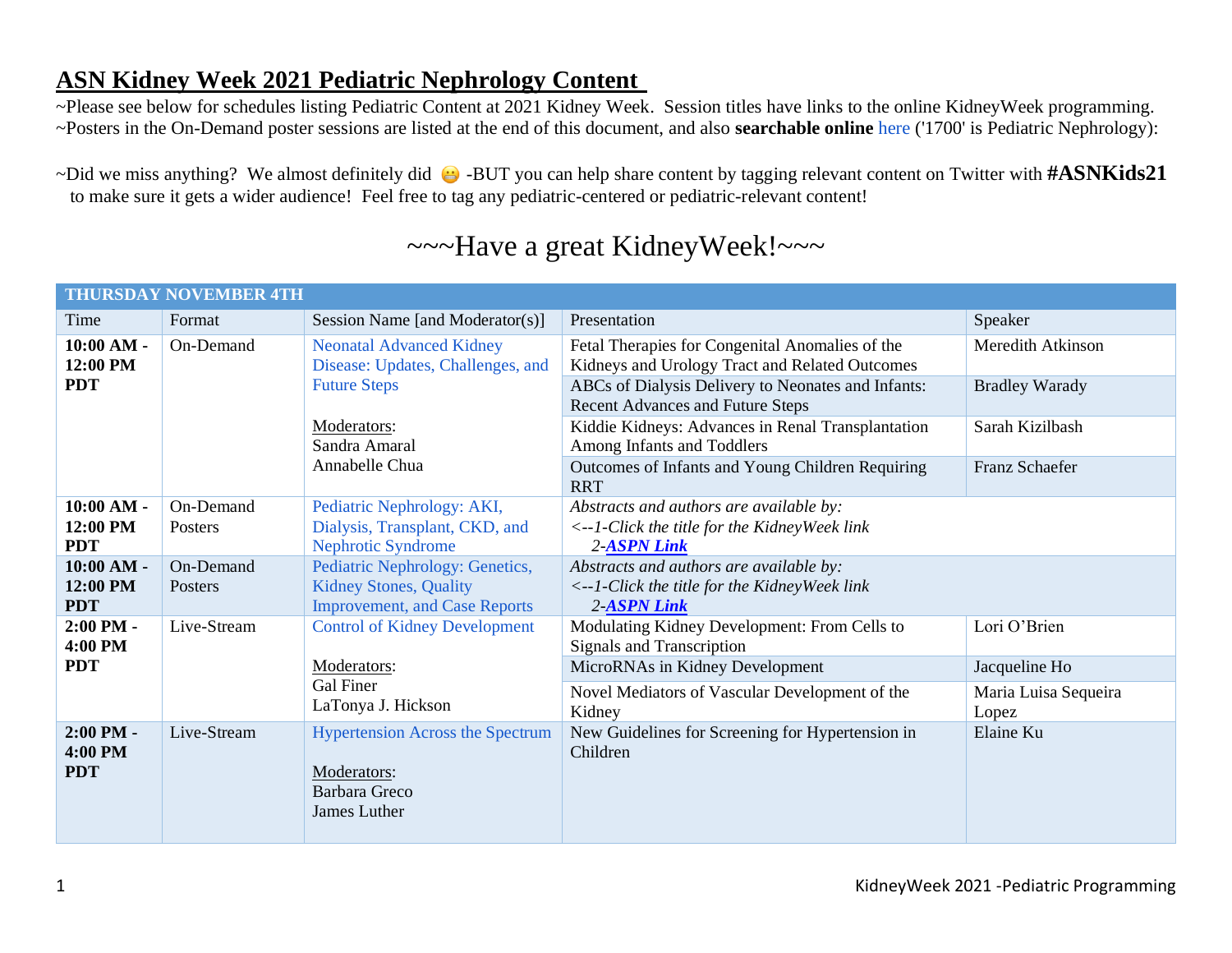| <b>FRIDAY NOVEMBER 5TH</b>                      |                        |                                                                                                                    |                                                                                                                    |                     |  |
|-------------------------------------------------|------------------------|--------------------------------------------------------------------------------------------------------------------|--------------------------------------------------------------------------------------------------------------------|---------------------|--|
| Time                                            | Format                 | <b>Session Name [and</b><br>$Modern (s)$ ]                                                                         | <b>Presentation</b>                                                                                                | <b>Speaker</b>      |  |
| 10:00 AM -<br>12:00 PM<br><b>PDT</b>            | On-Demand              | <b>Transition: How Do We Optimize</b><br>the Handoff?<br>Moderators:<br>Ray Bignall<br>Song Ong                    | Minding the Gap: Transition in Progress                                                                            | Janet McDonagh      |  |
|                                                 |                        |                                                                                                                    | Equipping the Provider and Patients: Getting It Right                                                              | Patience White      |  |
|                                                 |                        |                                                                                                                    | The View from the Other Side: Patients and Parents<br>Perspectives                                                 | Jack Lennon         |  |
|                                                 |                        |                                                                                                                    | How Can We Make Things Better? A Wish List for the<br>Future                                                       | Song Ong            |  |
| 10:30 AM<br>$-12:30$<br><b>PM</b><br><b>PDT</b> | Live-Stream<br>2 hours | COVID-19 and the Kidneys: The<br><b>Pediatric Perspective</b><br>Moderators:<br><b>Neal Blatt</b><br>Lieuko Nguyen | SARS-CoV-2 and ACE2: Implications for the Kidneys                                                                  | <b>Andrew South</b> |  |
|                                                 |                        |                                                                                                                    | COVID-19-Associated Nephropathy and HIV-<br>Associated Nephropathy: Two of a Kind Not Palatable<br>to the Podocyte | Kimberly Reidy      |  |
|                                                 |                        |                                                                                                                    | AKI in Children with COVID-19 and Multisystem<br>Inflammatory Syndrome in Children                                 | Danielle Soranno    |  |
|                                                 |                        |                                                                                                                    | Can I Go to School? Management of Children with<br>Kidney Diseases During the COVID-19 Pandemic                    | Elizabeth Talley    |  |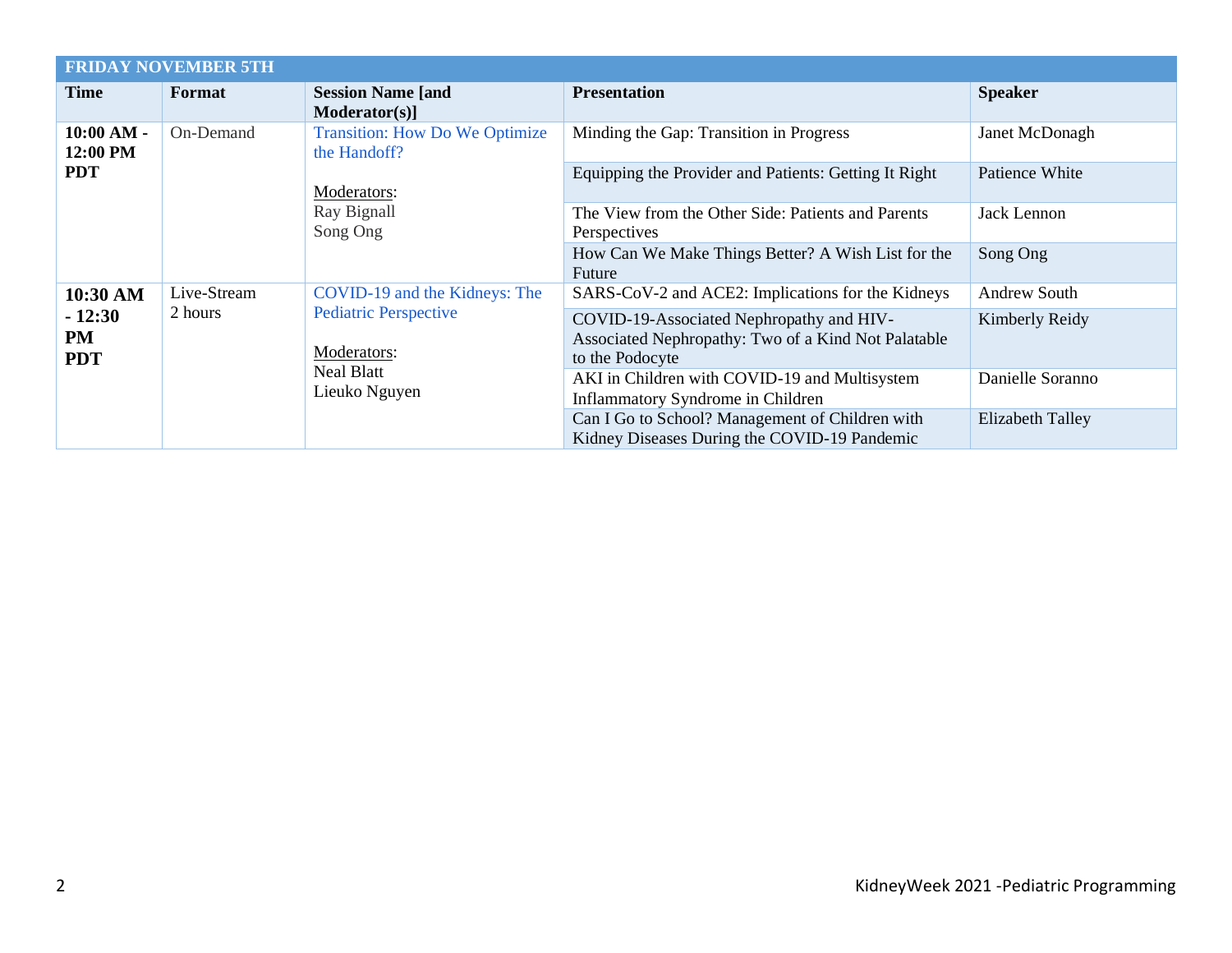| <b>SATURDAY NOVEMBER 6TH</b>           |             |                                                                                                                                                    |                                                                                                                                           |                       |  |
|----------------------------------------|-------------|----------------------------------------------------------------------------------------------------------------------------------------------------|-------------------------------------------------------------------------------------------------------------------------------------------|-----------------------|--|
| <b>Time</b>                            | Format      | <b>Session Name [and</b>                                                                                                                           | <b>Presentation</b>                                                                                                                       | <b>Speaker</b>        |  |
|                                        |             | Moderator(s)]                                                                                                                                      |                                                                                                                                           |                       |  |
| $10:00 AM -$<br>12:00 PM<br><b>PDT</b> | On-Demand   | <b>Right Patient, Right Test, Right Time:</b><br><b>Integrating Genomic Sequencing into Clinical Practice</b><br>Moderators:                       |                                                                                                                                           |                       |  |
|                                        |             | Jennefer Kohler<br>Michelle Rheault                                                                                                                |                                                                                                                                           |                       |  |
| 10:00 AM<br>$-12:00$ PM                | On-Demand   | Water, Water Everywhere, Not a Drop<br>to Drink: Update on Childhood<br>Nephrotic Syndrome<br>Moderators:<br>Zumoto Lijima<br><b>Sherene Mason</b> | Update on the Use of Biologics in the Treatment of<br>Childhood Nephrotic Syndrome                                                        | Keisha Gibson         |  |
| <b>PDT</b>                             |             |                                                                                                                                                    | Do We Know How to Prescribe Corticosteroid for the<br>Treatment of Childhood Nephrotic Syndrome?                                          | Aditi Sinha           |  |
|                                        |             |                                                                                                                                                    | Transcriptional Changes in Childhood Nephrotic<br>Syndrome                                                                                | <b>Hillarey Stone</b> |  |
|                                        |             |                                                                                                                                                    | Adaptive Immunity Dysregulation in Childhood<br>Nephrotic Syndrome: Insight from Recent Genome-<br><b>Wide Association Study Findings</b> | <b>Matt Sampson</b>   |  |
| $10:00 AM -$<br>12:00 PM<br><b>PDT</b> | On-Demand   | What to Target: Insights into the<br><b>Pathogenesis of Glomerular Disease</b><br>Moderators:<br>Kristin Meliambro<br>Sandra Merscher              | Rho/Rac/CDC42 Signaling in Steroid-Resistant<br>Nephrotic Syndrome                                                                        | Friedhelm Hildebrandt |  |
| 10:30 AM -<br>12:30 PM<br><b>PDT</b>   | Live-Stream | <b>AKI!Now: Pursuing Improved Care</b><br>Through Science and a Clinical<br>Connection                                                             | Panel: Leveraging Artificial Intelligence Models as<br>Your Friend and Partner in Preventing and Treating AKI                             | Danielle Soranno      |  |
| 10:30 AM -<br>12:30 PM<br><b>PDT</b>   | Live-Stream | <b>APOL1</b> Epidemiology, Causal<br>Mechanism and Therapeutics: Are We<br>There Yet?                                                              | APOL1 from a Prenatal, Perinatal, and Pediatric<br>Perspective                                                                            | Kim Reidy             |  |
|                                        |             | Moderators:<br>Jennie Lin<br><b>Matt Sampson</b>                                                                                                   | APOL1 Insights from Population-Based Cohorts:<br>Complex Kidney Traits and Beyond                                                         | Rulan Parekh          |  |
| 10:30 AM -<br>12:30 PM<br><b>PDT</b>   | Live-Stream | Biomarkers, Schmiomarkers: Where's<br>the Beef?                                                                                                    | Critical Appraisal of Biomarkers in 2021: Why Are We<br>Not There Yet?                                                                    | Jason Greenberg       |  |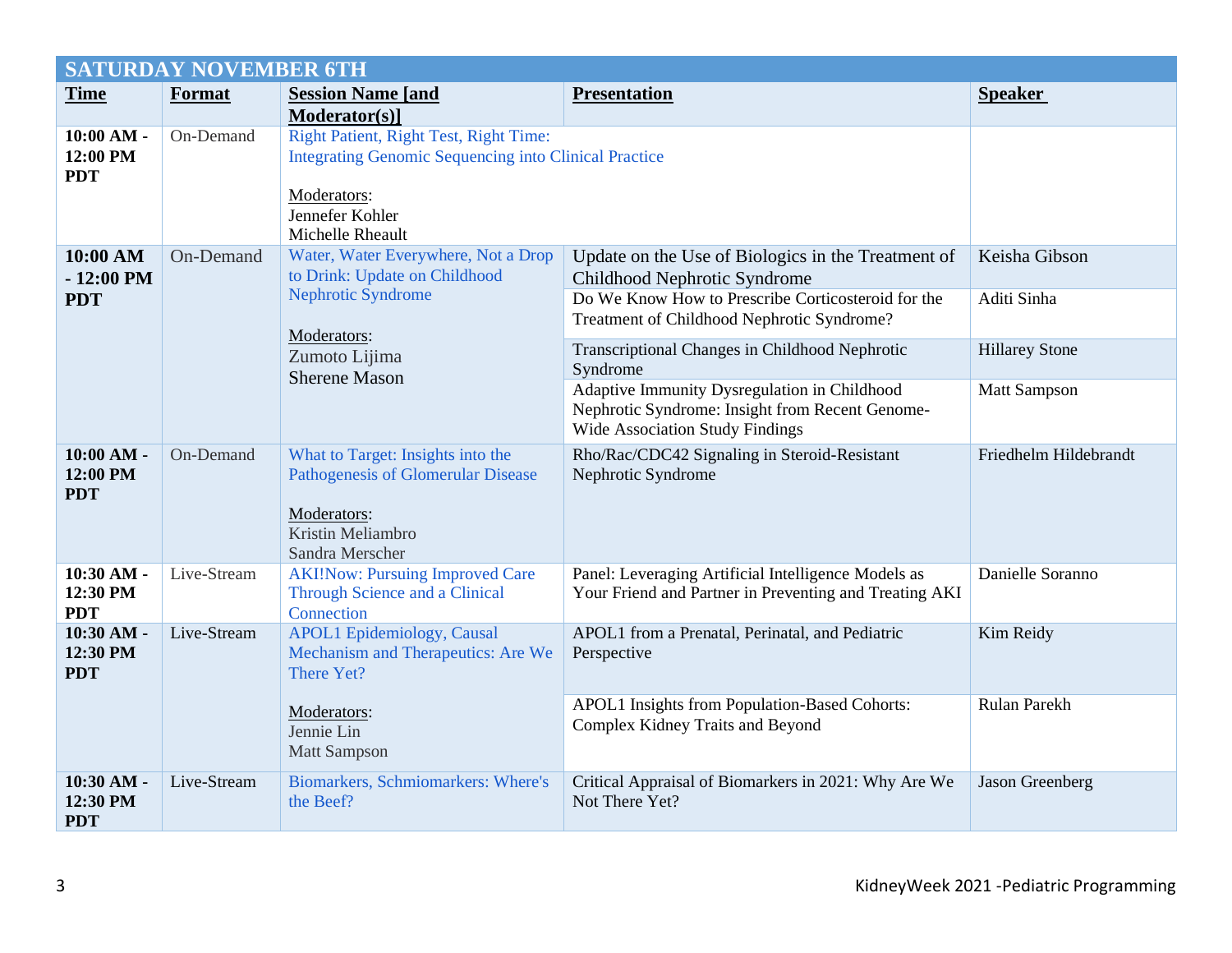| 12:45 PM -<br>1:45 PM              | Simulive<br>Educational                     | Emerging Paradigms in Primary Hyperoxaluria Type 1<br>Moderators:                                                         |                                                                                                                                                      |                         |
|------------------------------------|---------------------------------------------|---------------------------------------------------------------------------------------------------------------------------|------------------------------------------------------------------------------------------------------------------------------------------------------|-------------------------|
| <b>PDT</b>                         | Symposium                                   | Markus Kemper                                                                                                             |                                                                                                                                                      |                         |
| 2:00 PM -<br>4:00 PM<br><b>PDT</b> | Live-Stream                                 | <b>Essentially Non-Essential: Secondary</b><br><b>Hypertension Updates</b><br>Moderators:<br>Alisa Acosta<br>Joseph Flynn | Highs and Lows, Part 1: Updates to Diagnosis and<br>Treatment of (Low-Renin) Monogenic Hypertension                                                  | Julie Ingelfinger       |
|                                    |                                             |                                                                                                                           | Highs and Lows, Part 2: Updates to Diagnosis and<br>Treatment of (High-Renin) Renovascular Hypertension                                              | Kjell Tullus            |
|                                    |                                             |                                                                                                                           | Axis or Allies? Impact of the Hypothalamic-Pituitary-<br>Adrenal Axis on BP and Hypertension                                                         | Joshua Samuels          |
|                                    |                                             |                                                                                                                           | Neonatal Intensive Care Unit and Beyond: Association<br>of Acquired Early Life Exposures on Cardiovascular<br>Health                                 | Janis Dionne            |
| 4:30 PM -<br>6:00 PM<br><b>PDT</b> | Simulive<br><b>Oral Abstract</b><br>Session | AKI: Repair, Stay Put, or Transition to<br><b>CKD</b>                                                                     | Evidence for Kidney Involvement in an Acute Graft vs.<br>Host Disease Model of Allogeneic Stem Cell Transplant<br>(HSCT) in Non-Human Primates       | Sangeeta Hingorani      |
| 4:30 PM -                          | Simulive                                    | Assessing Disease Risk in Children: A                                                                                     | Anemia, Iron Deficiency, and FGF-23 in CKiD Study                                                                                                    | <b>Elizabeth Thomas</b> |
| 6:00 PM<br><b>PDT</b>              | <b>Oral Abstract</b><br>Session             | <b>Developmental Perspective</b>                                                                                          | Elevated Load with Normal Mean in Pediatric<br>Hypertension (HTN): What Does It Mean?                                                                | <b>Fallon Campbell</b>  |
|                                    |                                             | Moderators:<br>Shina Menon<br>Christine B. Sethna                                                                         | Using Electronic Health Record(EHR) Data to Evaluate<br>Kidney Function Decline in Children with CKD                                                 | Caroline Gluck          |
|                                    |                                             |                                                                                                                           | Risk Factors for Kidney Injury in Children with Solitary<br><b>Functioning Kidney</b>                                                                | Sander Groen in 't Woud |
|                                    |                                             |                                                                                                                           | Nephrotoxic Medications and Associated AKI in<br><b>Hospitalized Neonates</b>                                                                        | <b>Tahagod Mohamed</b>  |
|                                    |                                             |                                                                                                                           | Urinary VEGF as a Prognostic Biomarker of CKD in<br>Premature Infants with Lung Disease                                                              | Michelle Starr          |
|                                    |                                             |                                                                                                                           | Hyperoxia Exposure in Neonatal Period Is Associated<br>with Decrease in HB-EGF Expression in Mice Kidneys                                            | Rishika Sakaria         |
|                                    |                                             |                                                                                                                           | <b>Identification of Molecular Mechanisms Regulating</b><br>Mammalian Nephrogenesis Duration and Nephron<br>Endowment                                | Alison Jarmas           |
|                                    |                                             |                                                                                                                           | Simultaneous Generation of Nephron and Renal Stroma<br>via Progenitor Cell Replacement in Animal Fetus                                               | Yatsumu Saito           |
|                                    |                                             |                                                                                                                           | Crescents Derive from Single Podocyte Progenitors and<br>a Drug Enhancing Their Differentiation Attenuates<br>Rapidly Progressive Glomerulonephritis | Maria Elena Melica      |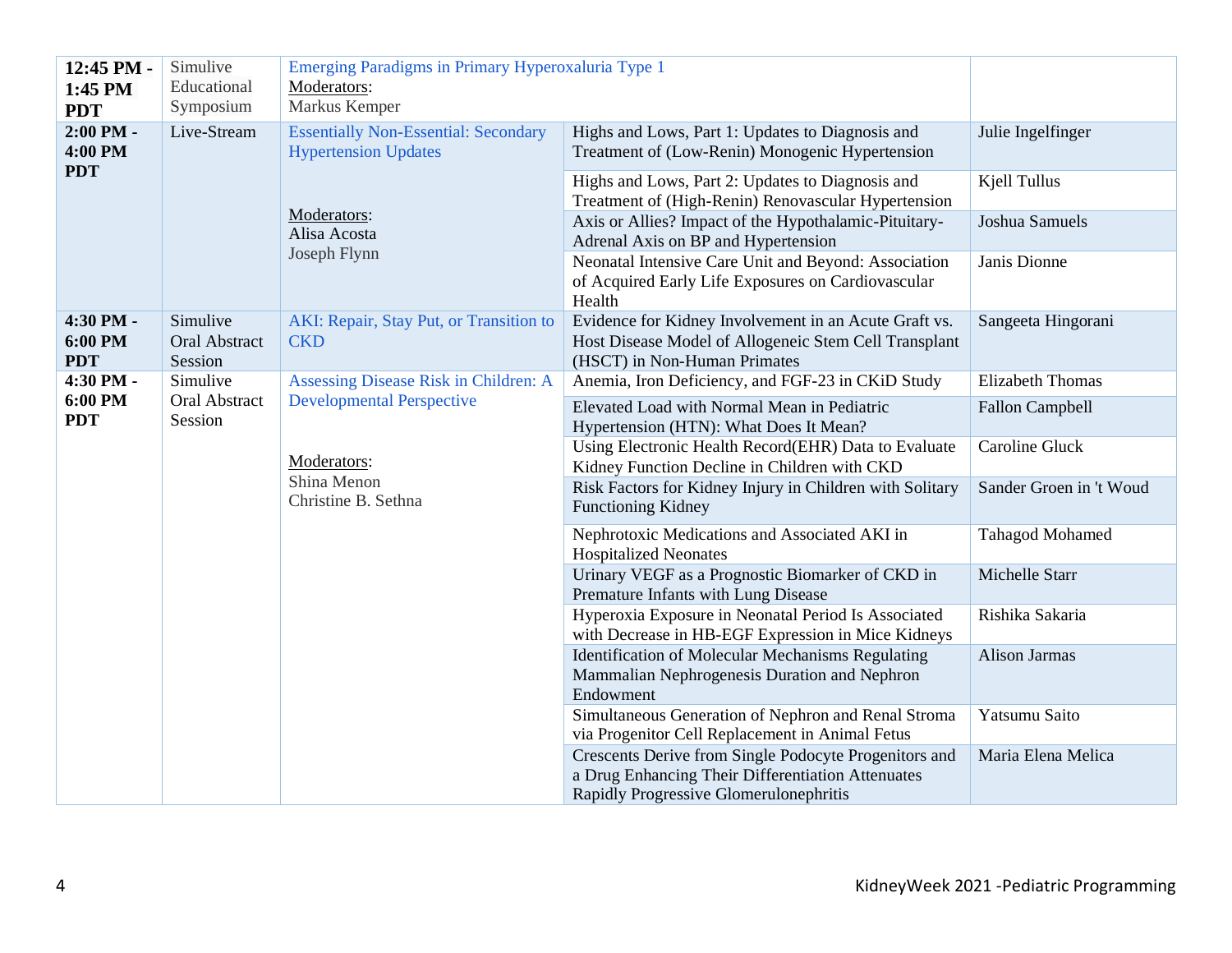| $4:30$ PM $-$<br>6:00 PM<br><b>PDT</b> | Simulive<br><b>Oral Abstract</b><br>Session | <b>CKD:</b> Cutting Edge of Mechanisms                                                    | SARA in the Kidney: Regulation of Cell Phenotype as a<br>Potential Therapeutic Target in Renal Fibrosis           | Vidhi Dalal           |
|----------------------------------------|---------------------------------------------|-------------------------------------------------------------------------------------------|-------------------------------------------------------------------------------------------------------------------|-----------------------|
| $4:30$ PM -<br>6:00 PM<br><b>PDT</b>   | Simulive                                    | <b>COVID-19 and Kidney Diseases:</b><br><b>From Bedside to Bench</b>                      | Neutrophil Extracellular Traps and Endothelial Injury in<br>COVID-19 Associated AKI                               | Naomi Pode Shakked    |
| $4:30$ PM $-$<br>6:00 PM<br><b>PDT</b> | Simulive<br>Oral Abstract<br>Session        | <b>Glomerular Diseases: Trials,</b><br>Prognostic Markers, and Podocyte<br><b>Biology</b> | Transcriptional Reprogramming by Wilms' Tumor 1 and<br>FoxC2 Mediates a Repair Response During Podocyte<br>Injury | <b>Sandrine Ettou</b> |
|                                        |                                             |                                                                                           | Cytosolic Phospholipase A2: A Drug Target in FSGS                                                                 | Elif Erkan            |